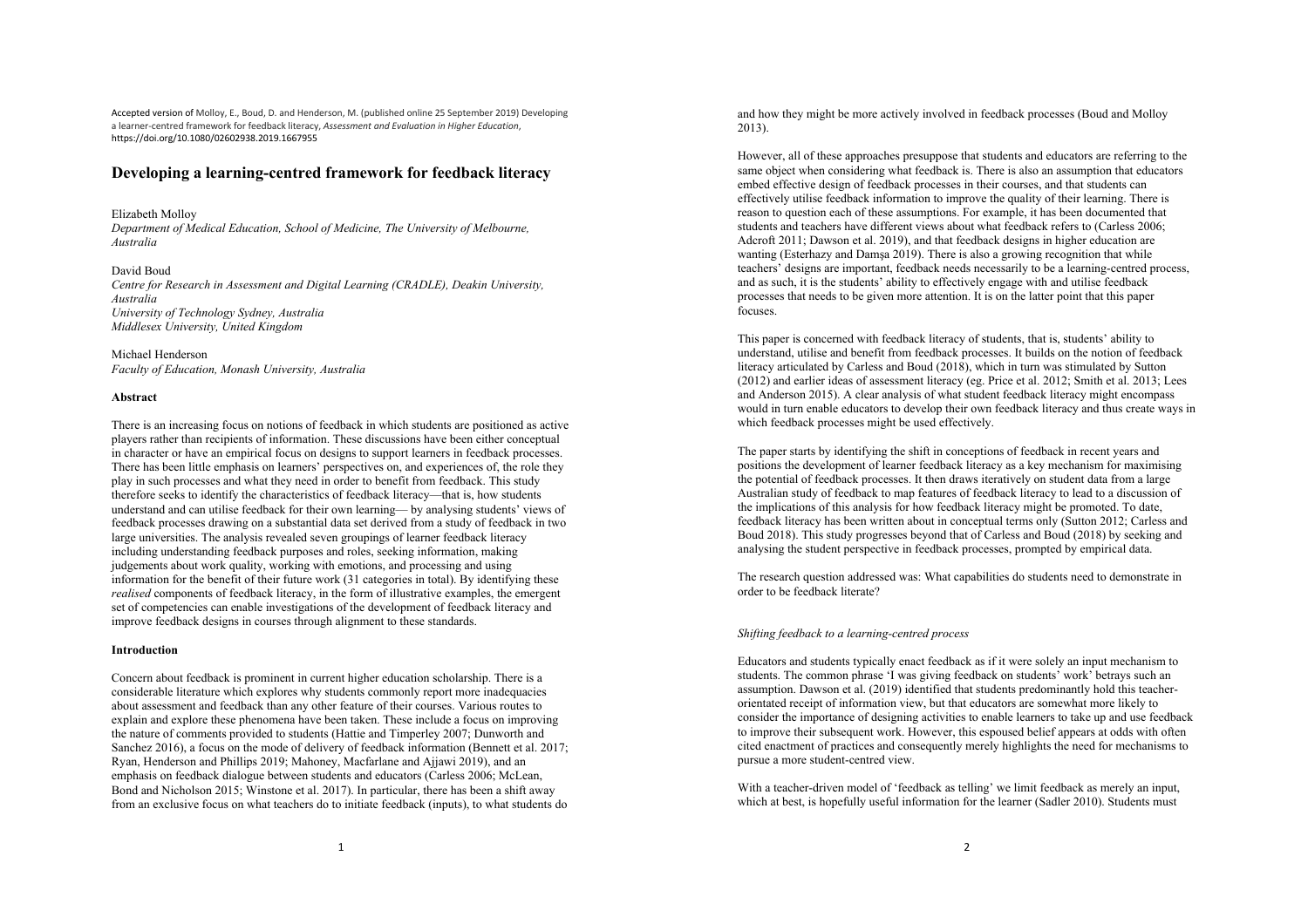'pick up' their notions of feedback and role expectations within the process somewhere. From a timing point of view, the very fact that most 'feedback information' is generated at the end of a sequence of learning, without time or opportunity to use the information to improve performance on related tasks (Dawson et al. 2019), might help to create, or reinforce the conception that feedback is normally a teacher-generated input. A recent discussion of feedback challenges this conception, and orientates it as a process that makes a difference to learning: "Feedback is a process whereby learners obtain information about their work in order to appreciate the similarities and differences between the appropriate standards for any given work, and the qualities of the work itself, in order to generate improved work" (Boud and Molloy 2013, 6). Implicit in this definition is that learners must take an active role to seek information, make sense of it and undertake subsequent tasks, to enable translation of newly constructed knowledge into practice.

As one of the many recent moves to locate learners and learning as the object of feedback, Carless and Boud posited that student feedback literacy "denotes the understandings, capacities and dispositions needed to make sense of information and use it to enhance work or learning strategies" (2018, 1315). Based on a synthesis of the broader feedback literature, they presented four key features of student feedback literacy: appreciating feedback; making judgments; managing affect; and taking action. We do not however have enough understanding of how learners themselves view and enact these capabilities, or whether there are other capabilities that have not been accounted for in these features. In this paper, we take a learning-oriented view of feedback in which students are positioned as active participants in the feedback process and that the generation of effects on their learning is a necessary part of it. We sought information from students to help identify what is needed in a framework of feedback literacy capabilities.

## **Method**

This study set out to explore the notion of feedback literacy, primarily through an investigation of how students describe their practices relating to feedback events that they deemed to be successful. As learners are not likely to be familiar with the term or notion of 'feedback literacy', the approach taken was to utilise data from a large empirical set of student views of feedback and what they regard as beneficial feedback practices. Through thematic analysis, student strategies, capabilities, and attitudes that were reported to support feedback were identified.

The data used in this paper were drawn from the first two stages of an 18-month project investigating what makes for effective feedback involving two large Australian universities. The first stage involved identifying feedback practices and experiences through a large-scale survey of 4514 students and five focus groups with 28 students. See Dawson et al. (2019) for the survey design and recruitment procedures, including demographics of participants. The full survey instrument can be viewed at

feedbackforlearning.org/feedback/Publicationsresources. The second stage, focused on seven case studies of nominated effective feedback, in which a total of 20 students were interviewed about their experience of feedback in each case, and how this experience compared with their engagement with feedback more generally. Approval was received from the Human Research Ethics Committees of both universities prior to all data collection.

The open-ended survey data were thematically analysed (Braun and Clarke 2006) using an initial a priori coding framework. The starting framework was based on the feedback literacy characteristics proposed by Carless and Boud (2018) but then extended and adapted through a grounded, constant comparative method (Braun and Clarke, 2006). The goal was not to establish the extent of representation of items in the data, but rather to ascertain their presence.

In doing so, the authors read subsets of the data, discussed the codes, consulted with an expert colleague, further developed the coding structure, and then iteratively continued with this process with the student focus group and student interview data until theoretical saturation was deemed to have been achieved. Following the analysis, categories were translated into statements in a form that represented the capabilities implied in them (see Table 1 with illustrative quotes from the student focus group and interview dataset). The final 31 characteristics were thematically organized into 7 groups for convenience of discussion.

[Insert Table 1 about here]

#### **Results**

The resultant Student Feedback Literacy Framework (see Table 1) comprises the following:

Group 1: Commits to feedback as improvement. Categories 1-2

Group 2: Appreciates feedback as an active process. Categories 3-8

Group 3: Elicits information to improve learning. Categories 9-15

Group 4: Processes feedback information. Categories 16-19

Group 5: Acknowledges and works with emotions. Categories 20-25

Group 6. Acknowledges feedback as a reciprocal process. Categories 26-28

Group 7: Enacts outcomes of processing of feedback information. Categories 29-31

 $\leq$ Insert Table 1 about here: A learning-centred framework for feedback literacy  $>$ 

#### **Discussion**

All of the 31 categories were represented within the student data set. They provide us with an elaboration of the forms of knowledge, capabilities and skills that a feedback literate student might be expected to possess and enact. The researchers had anticipated that some of the items on the initial coding framework may have remained aspirational—that is, that there may not have been evidence within the student data, however this was not the case. The groupings are discussed below with reference to the broader literature on feedback in higher education. Implications for pedagogical designs, and future research designs, are then outlined.

*1. Commits to feedback as improvement*

The first two categories reinforce the value of learners understanding the purpose of feedback as a process fundamentally orientated to learner improvement. Such explicit learner orientation to purpose has been argued by Boud and Molloy (2013) through the conceptual model of Feedback Mark 2, along with Winstone et al. (2017) in their review of active learner feedback recipience. Learners see feedback as a process they will use beyond their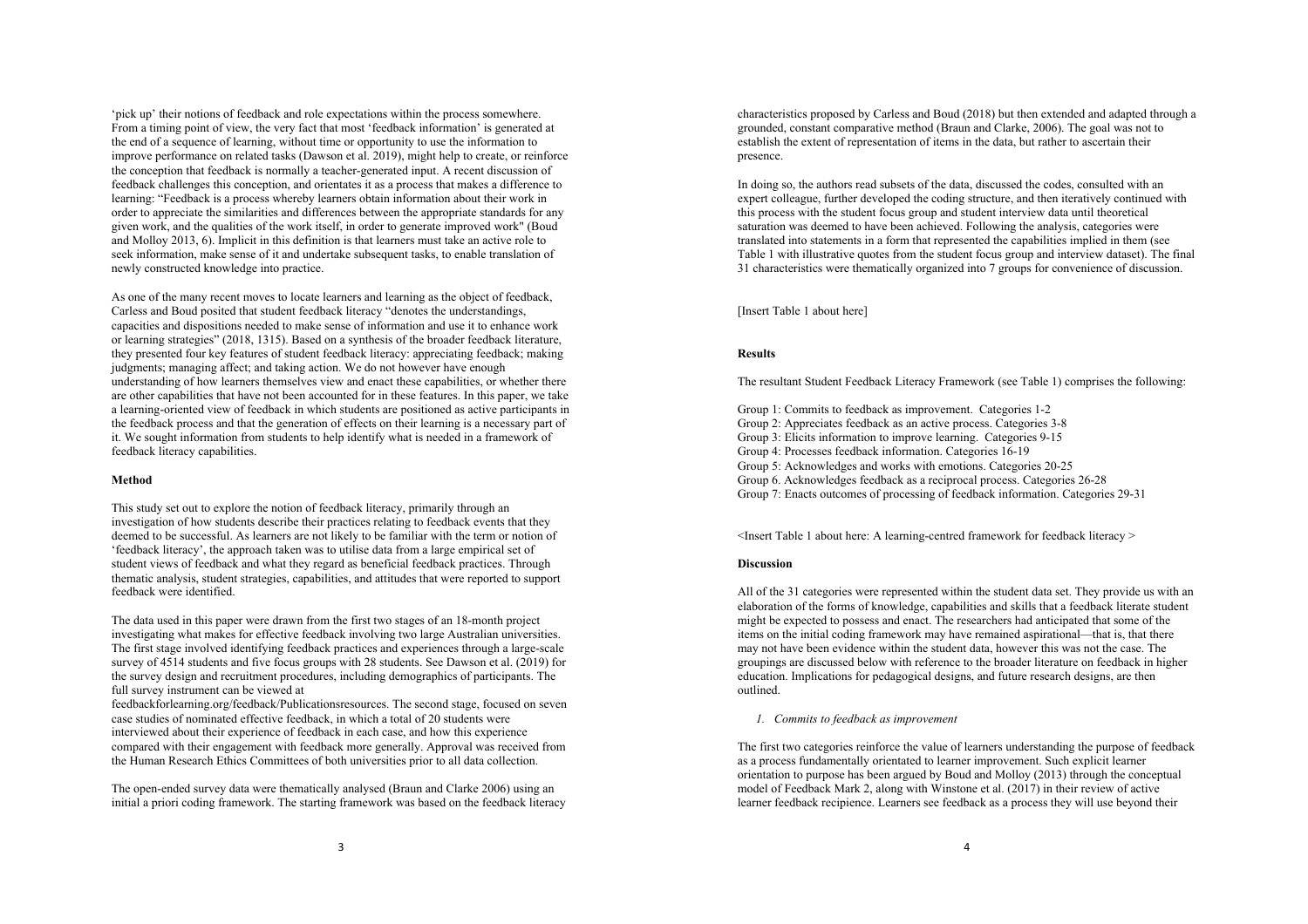university life, and are challenged to acknowledge that expertise is not a fixed construct, but rather is context-dependant and continually evolving. By extension, if practice is evolving, then the need for feedback remains a constant, rather than serving as an artefact of university life.

## *2. Appreciates feedback as an active process*

The second group of categories focus on the role that students take in the process. Without an understanding of what feedback is, how it works, and their own active role, it is unlikely students will be able to move beyond seeing feedback as an input. Students in both the survey and in-depth interviews expressed that when feedback worked for them, they were called to action in some way. In the examples provided in Table 1, the learner proactively went to different sources to build a picture of their performance. Others also described introducing their own, 'early' feedback loop, by seeking advice from peers and making refinements before submitting assignments. What were less visible in our data were examples of learners chasing their own opportunities to try new tasks (as a way to translate new knowledge into practice). Seeking performance-rich information was seen as part of their role, but seeking practice opportunities was not reported, and perhaps viewed as a job of teachers or unit coordinators.

## *3. Elicits information to improve learning*

The categories in this group relate to learners seeking information to help their sense-making, and subsequent performance. Learners stated that not only was it important that they elicit feedback information from others but that they requested information relating to specific aspects of their work- "Oh I want feedback on this or I need a bit of help with this particular part". This finding reflects results from a study of student feedback literacy in health professions education, where students commented on the revelation that 'feedback was theirs for the taking' and that their requests for focussed information in turn gave them more meaningful information they could pick up and use (Noble et al. 2019b).

## *4. Processes feedback information*

This group of categories focuses on how students can operationalise their understandings of the purpose and process of feedback. It is not enough for them to know the importance of being an active player, they need the dispositions and capabilities to put these into practice and an awareness of the complexity of putting these skills together in context. Of note is the category relating to identifying standards or targets for 'good work' in order to make judgements about the quality of their work, which aligns closely to Tai et al.'s (2018) notion of developing evaluative judgement. This finding relating to understanding standards was also a feature of Johnson and Molloy's (2018) study where productive feedback conversations were geared towards 'what good practice would look like' rather than a teacher-led monologue about what 'the student's work looked like'. In our data, students described both an a priori seeking out of notions of good work to help them sense-make (for example project criteria, or exemplar essays), as well as post-submission dialogue with teachers about what good work should resemble.

# *5. Acknowledges and works with emotions*

The important role of emotions in feedback, and the learner's role in acknowledging and working with emotion, is represented by a discrete grouping within the framework. Typically, literature on feedback treats affect as an interference to the transmission of clear, rational messages to the learner (Rowe 2017). In our data, students did not seem to have enough language to convey their discomfort in trying to wrestle with information about their work which dismayed them. The literature suggests that learner investment in the work itself and perhaps investment in 'being a good judge of self' may be factors in causing discomfort when an external appraiser provides a challenge to the work itself and learners' evaluative judgements that accompany its production (Molloy, Borrell-Carrió & Epstein 2012; Rowe 2017).

Of note in the wider data set, students most often attributed the emotional palatability of the information exchange to characteristics of the teacher; i.e. the teacher made it personal, the teacher was kind, the teacher praised more than they criticized. There were few occasions where students reported feeling a sense of responsibility for managing the relational and emotional qualities of feedback interactions. Helping learners to recognize the role of affect in learning, and ways to manage affect to achieve productive learning outcomes may be a key direction for improvements in feedback.

#### *6. Acknowledges feedback as a reciprocal process*

Learners becoming comfortable in 'provider' and 'receiver' roles may be an underrecognised mechanism in positioning feedback as a process to enable learning, rather than as a set of processes imposed on learners. Being charged with responsibility to consider others' work and make and communicate judgements, necessarily positions learners as active, and it may make learners more sensitive to the relational processes that underpin feedback exchanges between people (Molloy, Ajjawi and Noble 2019, in press). Engagement in genuine dialogues may give learners a chance to experience first-hand that individuals interpret the same event or production of work differently, and that individuals respond differently to the same 'feedback information', even if it is designed to help improve their future work.

# *7. Enacts outcomes of processing of feedback information*

The final group of categories is about students acting to make feedback work for themselves. It encompasses the need to process information from wherever information can be located as well as how they can utilise such information. This increasing focus in the literature on what students do with performance cues is reflected in recent qualitative studies by Noble, Billett et al (2019a) in the medical education context, and Esterhazy and Damşa (2019) in the higher education setting. Group 7 recognises that benefiting from feedback is not an activity that takes place at a single point in time, but requires planning and follow up. That is, students need to make the most of whatever agency they possess. This might be limited in some situations, but there is always more they can do than is encompassed by the formalities of the feedback designs provided for them.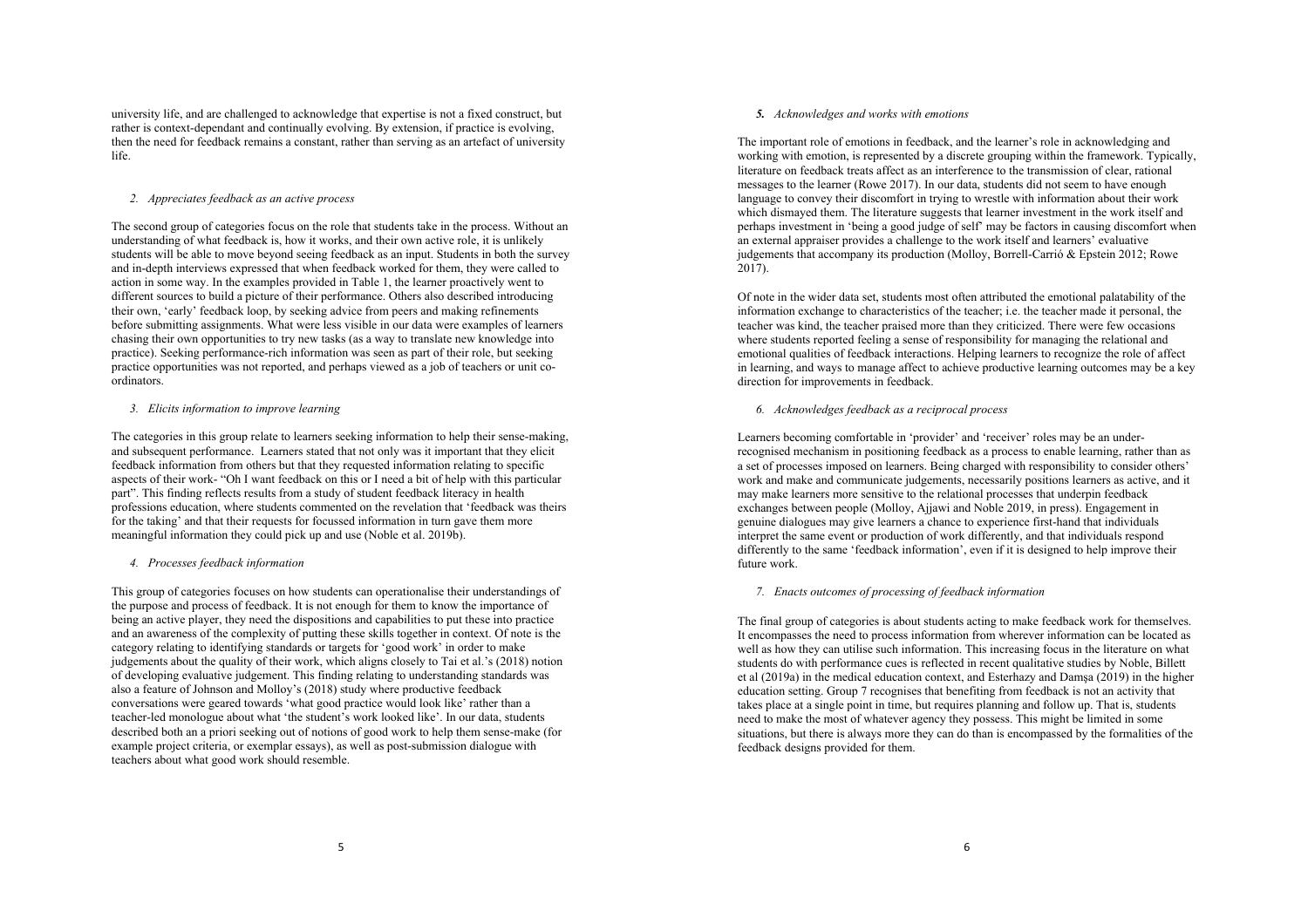# **What might a learning-centred feedback literacy framework enable?**

The student feedback literacy framework could be used to plan feedback development strategies for courses, and prompt further research to identify whether these capabilities have been developed as a result of particular curriculum events. As yet, there has been minimal focus on learners' perspectives on, and experiences of, the role they play in these processes. It was striking that despite considerable efforts to find new distinct items from the student data, how few additional items were identified over and above recent conceptually based literature on feedback in higher education. What is also striking is that learners in our study reported they are able to act as agents within feedback processes, which challenges common rhetoric that students are not capable of making judgements about their own work, or of seeing benefit in peer to peer feedback dialogues (Tai et al. 2016a)

This study progresses the work by Carless and Boud (2018) by incorporating a student perspective on what it means to engage in feedback that works. It provides elaboration of items identified and points to areas in which their work did not venture. In particular, the new framework enables us to articulate the role of learners in actively seeking information, making judgements themselves, recognising feedback as a reciprocal process, and using information for the benefit of their future work. The framework sets the ground for students to see what feedback competencies they need to develop and to monitor their progress towards these targets. For educators the framework may help to diagnose the quality of feedback interventions based on their ability to influence student achievements. If interventions fall short, is it insufficient understanding of feedback and how it works? Is it learner resistance to being pro-active in feedback processes? Or, is it an inability of learners to plan and act on the basis of information received?

The creation of such a framework has obvious implications for course design. For instance, it may provide insight into the ways feedback literacy might be developed throughout courses. At this point, we do not have evidence to suggest how difficult these capabilities may be to attain at the level required for any given course, which in turn would impact how activities are designed and progressively loaded throughout programs. Through this research examining student perspectives and experiences of developing feedback capacities, we have some sense of how they might be developed, but this requires a focussed inquiry on the impact of curricular design on students' development of feedback literacy.

#### **Anticipating challenges to promoting student feedback literacy**

While we might hope that having identified these capabilities, it would be a straightforward matter of incorporating activities to promote feedback literacy into courses, the process of embedding it is likely to be complex as it challenges some taken-for-granted assumptions about feedback and how it operates. Through our multi-institutional study, two particular challenges became apparent:

*1) Shifting teachers from 'information providers' to facilitators of learner feedback literacy* 

Much data, across the survey, focus group and interviews, suggested that students viewed the purpose of feedback as enabling them to improve their performance. However, they also saw that this mechanism of improvement was often contingent on what they received—the

sophistication or pitch or detail of comments from the teacher—reinforcing the limited notion that feedback equates to teacher comments on work.

This view is compounded by the ways feedback is inscribed in common discourse, particularly in prominent evaluation surveys (for example, the UK National Student Survey; https://www.thestudentsurvey.com/content/NSS2017\_Core\_Questionnaire.pdf) which positions feedback exclusively as an attribute of good teaching without acknowledging the role of learners (e.g survey item 10 reads 'Feedback on my work has been timely'; survey item 11 reads 'I have received helpful comments on my work.'). The problem we need to collectively confront is that even with the professional development of university teachers, and an institutional culture that values facilitation of learning rather than 'telling', learners and teachers may still have an expectation that feedback is in the domain of teachers and is judged in terms of the information they generate. Learners are often complicit in generating feedback exchanges that are characterised by educator monologues, with learners reporting benefits in 'waiting to receive feedback comments' rather than taking risks in making evaluative judgements about their own work should these be at odds with the judgement of teachers (Molloy 2009; Noble et al. 2019a). If we are asking learners and teachers across classroom and workplace learning settings to adopt different approaches to feedback, then evidence for the benefits of doing so, and strategies for 'how to do it' (as per illustrated in Table 1) will be needed.

# *2) Appropriately embedding feedback literacy*

A key challenge we anticipate in enacting programs to better develop student feedback literacy is the fear of curriculum crowding. The development of feedback literacy needs not to be an add-on displacing other activities but can be an embedded strategy as part of existing activities. For example, by asking students what type of comments they want when submitting assignments, or expecting students to have plans for responding to and utilising feedback inputs.

Pedagogical strategies around feedback processes, particularly those that position students as active learners, need to be introduced early in the first year to enable students to benefit more from the curriculum and not leave them dependent on limited opportunities for input from educators (which of course, further reinforces the notion of feedback as teacher-generated information). Inviting students to engage in opportunities that allow them to trace, first hand, the benefits of proactively engaging in feedback processes has a reinforcing function, and this may reduce the temptation for students to feel that 'feedback literacy' is just another competency to be ticked off as part of the assessment game. One of the clear advantages of having feedback literate students is that they are not dependent on the necessarily limited opportunities (resources, time, class size) for input on their work from staff. If students see peer generated feedback as a process that *augments* teacher comments, rather than *replacing* teacher inputs, they are more likely to be receptive to the process (Tai et al. 2016b).

# **Study Limitations**

A key limitation of this work is that qualitative survey results have been used to infer what students perceive feedback literacy to be. The capabilities are not, and could not be, drawn from responses about direct questions about this phenomenon unless we were using a sample that was *a priori* feedback literate—which could not be determined. The deductive nature of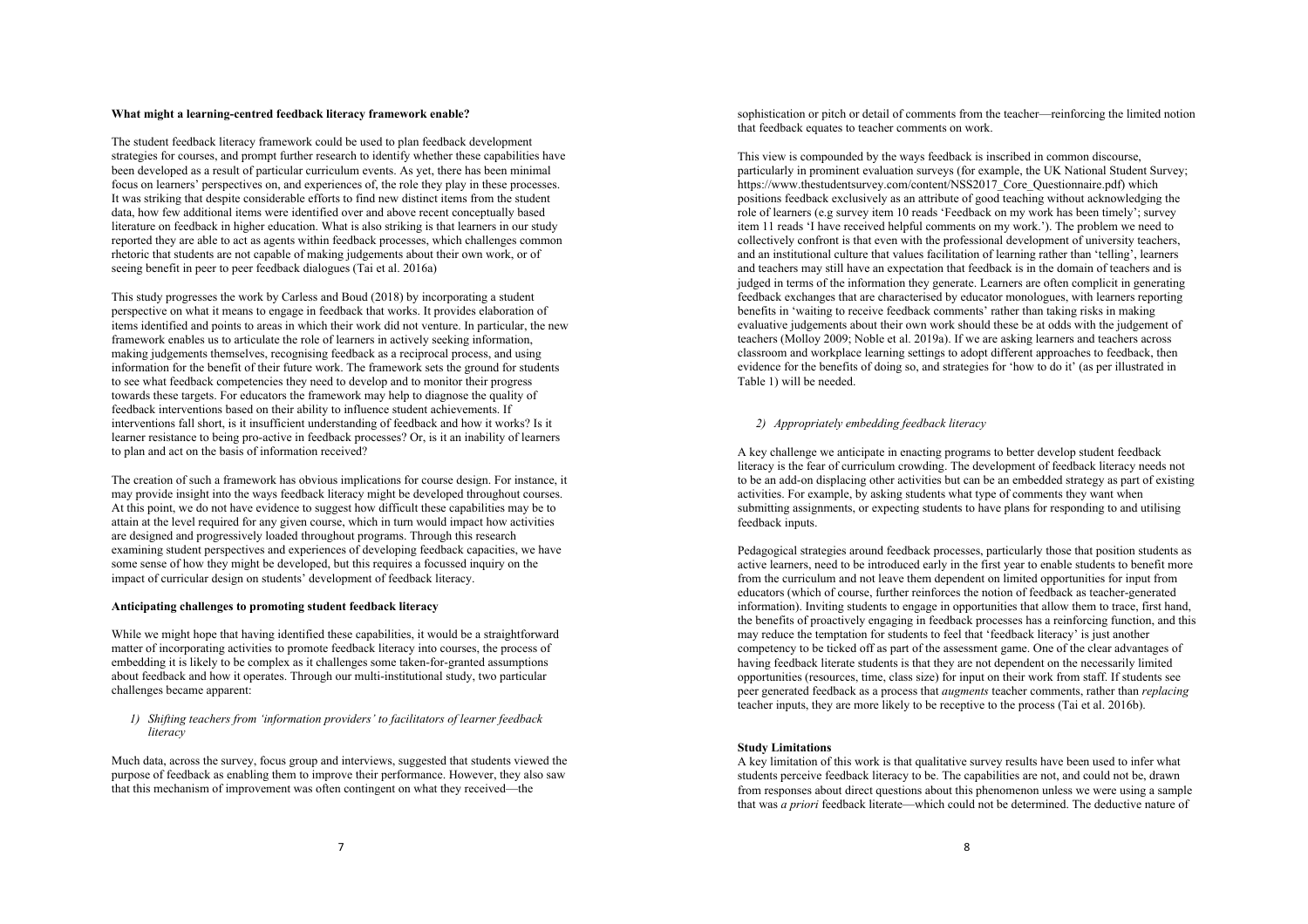the analysis, involving coding against an analytical framework may have meant that we missed other potentially important aspects of feedback literacy that have not yet have been conceived by the literature, researchers in our project team or implied by students in our sample. It is also of course possible that students who chose to respond to a survey, and volunteer for focus groups are likely to be vigilant and proactive, and possibly by association, be relatively feedback literate students. Therefore, the behaviours they describe relating to understanding, soliciting and using feedback information to their advantage may be more sophisticated than the broader population of students in higher education.

As this framework draws from a particular dataset of students in particular contexts, it does not claim to be comprehensive or authoritative. However, it does serve as a launching pad for wider studies of feedback literacy that might extend it further. Future research may usefully engage in testing the items in the feedback literacy framework, including whether some items are more potent than others and in what circumstances they operate.

#### **Conclusion**

Through this study we have developed a framework for student feedback literacy, with seven interrelated groupings. By focusing on a more comprehensive view of what is typically regarded as 'feedback' by students, we are opening up notions of what feedback is, and what work it can do. For example, some of the categories in the framework relate to building evaluative judgement, academic skills and self-regulation, which are important not only for study within a course but for future employability.

The literature typically reports that students and teachers view feedback as an act of teachers, rather than something that students initiate or influence. However, our study provided multiple instances of students reporting that they had agency in the process and saw the benefits of learning from feedback inputs beyond their current work. The framework exemplifies a view of feedback where learners are active, and the consequences that follow from this. The adoption of teaching and learning practices arising from the framework could encourage students to make the shift from acting as attentive listeners to becoming active seekers and utilisers of feedback information, as well as generators of useful information for others. With the clearer articulation of student feedback literacy provided here, we can embark on programs of research to explore the relationship between educational designs that position the learner as active and the development of feedback capabilities that have utility beyond university courses.

#### **Acknowledgments**

This work was supported by the Australian Government Department of Education and Training [grant number ID16-5366]. We also acknowledge the contribution of David Carless, research project evaluator on feedbackforlearning.org, in helping to construct the conceptual elements within the preliminary feedback literacy framework and Paige Mahoney for assisting with data analysis. Thank you also to Gordon Joughin for offering helpful comments on the framework categories.

#### **References**

Adcroft, A. 2011. "The mythology of feedback." *Higher Education Research & Development* 30 (4):405-419. doi: 10.1080/07294360.2010.526096.

- Bennett, S, P Dawson, M Bearman, E Molloy, and D Boud. 2017. "How technology shapes assessment design: Findings from a study of university teachers." *British Journal of Educational Technology* 48 (2):672-682. doi: 10.1111/bjet.12439.
- Boud, D, and E Molloy. 2013. "What is the Problem with Feedback?" In *Feedback in higher and professional education*, 1-10. Routledge.
- Braun, V, and V Clarke. 2006. "Using thematic analysis in psychology." *Qualitative Research in Psychology* 3 (2):77-101. doi: 10.1191/1478088706qp063oa.
- Carless, D. 2006. "Differing perceptions in the feedback process." *Studies in Higher Education* 31 (2):219-233. doi: 10.1080/03075070600572132.
- Carless, D, and D Boud. 2018. "The development of student feedback literacy: enabling uptake of feedback." *Assessment & Evaluation in Higher Education* 43 (8):1315- 1325. doi: 10.1080/02602938.2018.1463354.
- Dawson, P, D Boud, M Henderson, M Phillips, E Molloy, and T Ryan. 2019. "What makes for effective feedback: staff and student perspectives." *Assessment & Evaluation in Higher Education* 44 (1):25-36. doi: 10.1080/02602938.2018.1467877.
- Dunworth, K., and Sanchez, H. S. (2016). Perceptions of quality in staff-student written feedback in higher education: A case study. *Teaching in Higher Education*, 21(5), 576–589

Esterhazy, R, and C Damşa. 2019. "Unpacking the feedback process: an analysis of undergraduate students' interactional meaning-making of feedback comments." *Studies in Higher Education* 44 (2):260-274. doi: 10.1080/03075079.2017.1359249.

- Hattie, J, and H Timperley. 2007. "The Power of Feedback." *Review of Educational Research* 77 (1):81-112. doi: 10.3102/003465430298487.
- Johnson, C, and E Molloy. 2018. "Building evaluative judgement through the process of feedback." In *Developing evaluative judgement in higher education assessment for knowing and producing quality work*, edited by David Boud, Rola Ajjawi, Phillip Dawson and Joanna Tai, 166-75. London: Routledge.
- Lees, R, and D Anderson. 2015. "Reflections on academics' assessment literacy." *London Review of Education* 13 (3):42-48. doi: 10.18546/LRE.13.3.06.
- Macdonald, R, and G Joughin. 2009. "Changing assessment in higher education: A model in support of institution-wide improvement." In *Assessment, learning and judgement in higher education*, edited by Gordon Joughin, 1-21. Netherlands: Springer.
- Mahoney, P, S Macfarlane, and R Ajjawi. 2019. "A qualitative synthesis of video feedback in higher education." *Teaching in Higher Education* 24 (2):157-179. doi: 10.1080/13562517.2018.1471457.
- McLean, A. J., Bond, C. H., & Nicholson, H. D. 2015. An anatomy of feedback: A phenomenographic investigation of undergraduate students' conceptions of feedback. *Studies in Higher Education*, 40(5), 921–932.
- Molloy, E. 2009. "Time to pause: giving and receiving feedback in clinical education." In *Clinical education in the health professions*, edited by Clare Delany and Elizabeth Molloy, 128-147. New South Wales Elsevier Australia
- Molloy, E, F Borrell-Carrió, and R Epstein. 2012. "The impact of emotions in feedback." In *Feedback in Higher and Professional Education*, edited by David Boud and Elizabeth Molloy, 50-71. London: Routledge.
- Molloy, E, Ajjawi, R and Noble, C. in press. "Attending to emotion in feedback." In *The Impact of Feedback in Higher Education*, edited by Michael Henderson, Rola Ajjawi, David Boud and Elizabeth Molloy, Sydney: Palgrave MacMillan.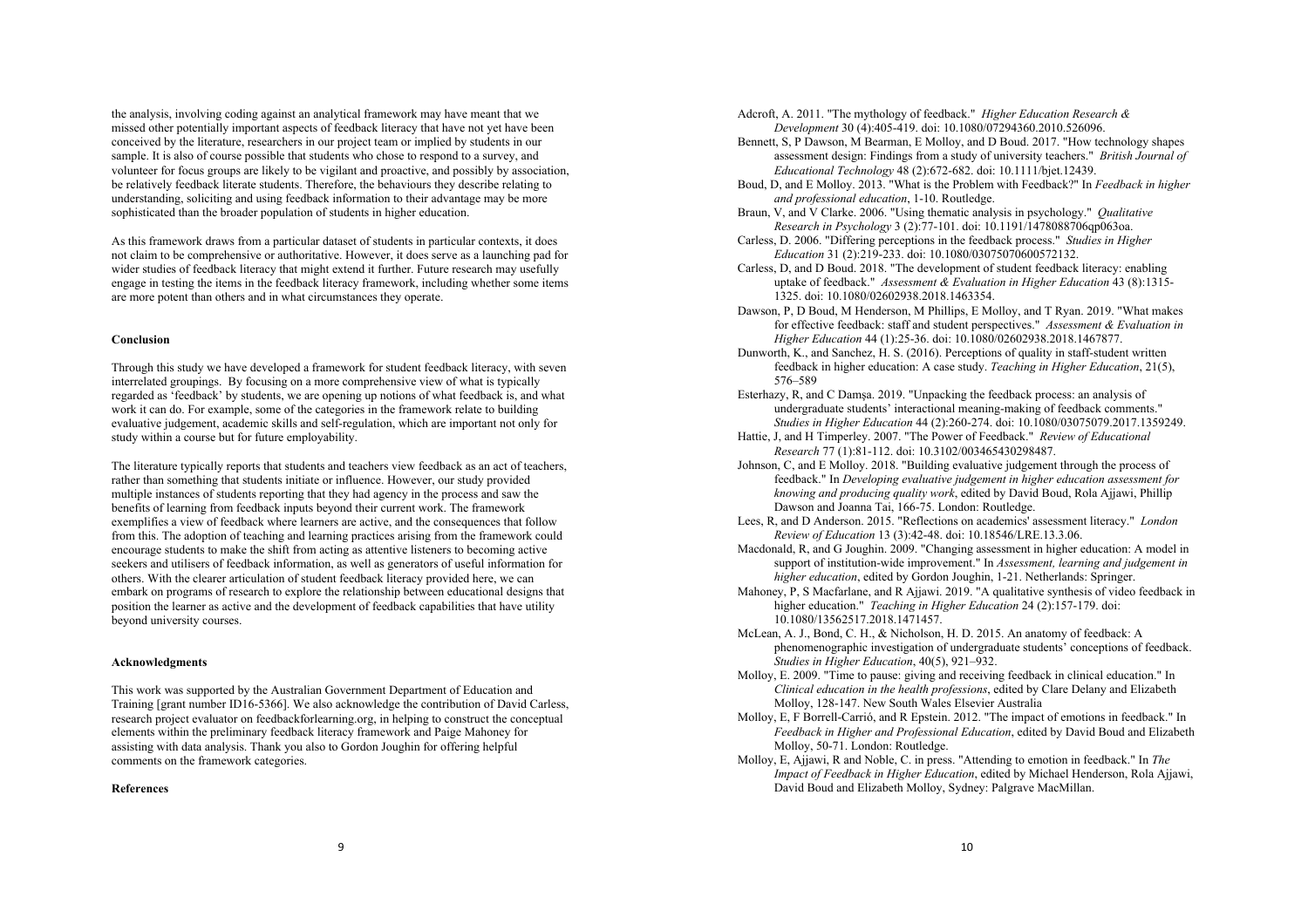- Noble, C, Billet, S, Sly, C., Collier, L., Armit, L., Hilder, J., & Molloy, E. 2019a "It's yours to take": generating learner feedback literacy in the workplace" *Advances in Health Sciences Education* doi 10.1007/s10459-019-09905-5
- Noble, C, C Sly, L Collier, L Armit, J Hilder, and E Molloy. 2019b. "Enhancing feedback literacy in the workplace: A learner-centred approach." In *Augmenting Health and Social Care Students' Clinical Learning Experiences*, edited by Stephen Billett, Jennifer Newton, Gary Rogers and Christy Noble, 283-306. Dordrecht, The Netherlands: Springer.
- Price, M, C Rust, B O'Donovan, K Handley, and R Bryant. 2012. *Assessment literacy: The foundation for improving student learning*: Oxford Centre for Staff and Learning Development, Oxford Brookes University.
- Rowe, A D. 2017. "Feelings about feedback: The role of emotions in assessment for learning." In *Scaling up assessment for learning in higher education*, edited by David Carless, Susan Bridges, Cecilia Ka Yuk Chan and Rick Glofcheski, 159-172. Singapore: Springer.
- Ryan, T, M Henderson, and M Phillips. 2019. "Feedback modes matter: Comparing student perceptions of digital and non-digital feedback modes in higher education." *British Journal of Educational Technology* 50 (3):1507-1523. doi: 10.1111/bjet.12749.
- Sadler, D. R. 2010. Beyond feedback: developing student capability in complex appraisal. *Assessment & Evaluation in Higher Education*, 35(5), 535–550. doi.org/10.1080/02602930903541015.
- Smith, C D, K Worsfold, L Davies, R Fisher, and R McPhail. 2013. "Assessment literacy and student learning: the case for explicitly developing students 'assessment literacy'." *Assessment & Evaluation in Higher Education* 38 (1):44-60. doi: 10.1080/02602938.2011.598636.
- Sutton, P. 2012. "Conceptualizing feedback literacy: knowing, being, and acting." *Innovations in Education and Teaching International* 49 (1):31-40. doi: 10.1080/14703297.2012.647781.
- Tai, J, R Ajjawi, D Boud, P Dawson, and E Panadero. 2018. "Developing evaluative judgement: enabling students to make decisions about the quality of work." *Higher Education* 76 (3):467-481. doi: 10.1007/s10734-017-0220-3.
- Tai, J, E Molloy, T Haines , B Canny. 2016a. Same-level peer-assisted learning in medical clinical placements: A narrative systematic review. *Medical Education*. 50, 4, p. 469- 484.
- Tai, J, B Canny, T Haines, and E Molloy. 2016b. "The role of peer-assisted learning in building evaluative judgement: opportunities in clinical medical education." *Advances in Health Sciences Education* 21 (3):659-676. doi: 10.1007/s10459-015- 9659-0.
- Winstone, N, R Nash, M Parker, and J Rowntree. 2017. "Supporting Learners' Agentic Engagement with Feedback: A Systematic Review and a Taxonomy of Recipience Processes." *Educational Psychologist* 52 (1):17-37. doi: 10.1080/00461520.2016.1207538.

## **Table 1. A learning-centred framework for feedback literacy A learner exhibiting well developed feedback literacy:** *Group 1: Commits to feedback as improvement*

| <b>Feedback Literacy Category</b> |                                                                                           | <b>Empirical representation</b>                                                                                                                                                                                                                                                                                                                                                                                                                                                          |
|-----------------------------------|-------------------------------------------------------------------------------------------|------------------------------------------------------------------------------------------------------------------------------------------------------------------------------------------------------------------------------------------------------------------------------------------------------------------------------------------------------------------------------------------------------------------------------------------------------------------------------------------|
| 1.                                | Establishes a disposition to use feedback to continually<br>improve their work            | "So anytime that there is actual feedback, I tend to take it on<br>board. So, it is not like - I don't say, "Oh I'm going to change my<br>behaviour because this one comment hit me hard somehow". It<br>is more. "Okay, so obviously I've got something here that is<br>deficient. I need to remedy that and then I'll do it"."<br>UG STEM                                                                                                                                              |
|                                   | Acknowledges that mastery/expertise is not fixed, but<br>can change over time and context | "I always like to improve. Sometimes when you look back and<br>see more of an improvement than just grades and whatever, it's<br>a bit more meaningful. And at the end of my course, I know I<br>need to come out with a certain set of skills, not so much terrific<br>grades. My grades are good because I try to improve myself. But<br>also, my skills are improving as well, which is I think really<br>important. And I think a lot of students overlook that a lot."<br>PG Health |

# *Group 2: Appreciates feedback as an active process*

| 3. | Group 2: Appreciates Jeeapack as an active process<br>Acknowledges the role of feedback processes in                                         | "when the feedback is written in a way that you can understand,                                                                                                                                                                                                                                                                                                                                                                                                                                                         |
|----|----------------------------------------------------------------------------------------------------------------------------------------------|-------------------------------------------------------------------------------------------------------------------------------------------------------------------------------------------------------------------------------------------------------------------------------------------------------------------------------------------------------------------------------------------------------------------------------------------------------------------------------------------------------------------------|
|    | improving work and refining judgements and learning<br>strategies                                                                            | and you can accurately improve upon what you've written,<br>that's the sort of feedback that makes it [effective]"                                                                                                                                                                                                                                                                                                                                                                                                      |
|    |                                                                                                                                              | UG STEM                                                                                                                                                                                                                                                                                                                                                                                                                                                                                                                 |
| 4. | Recognises that effective learners are active in<br>identifying their own learning needs                                                     | "I understood here it's more about you putting in effort to learn<br>and not depending completely on your lecturer. Because I think<br>where I've come from and where I've studied, a lot of stuff are<br>given to you, I you know - like, okay read this, read that; do this,<br>do that - but here it's not that way."<br>PG non-STEM                                                                                                                                                                                 |
| 5. | Anticipates their own learning needs and communicates<br>these to appropriate others                                                         | "I normally converse via email or after class, during class,<br>about the direction of my assignment and possibly show a<br>paragraph or a short sentence perhaps I'm concerned by, or<br>ask for some help in finding additional readings and that<br>kind of thing. Sometimes it works, sometimes it doesn't."<br>PG non-STEM                                                                                                                                                                                         |
| 6. | Understands the role of standards and criteria in<br>judging the work of oneself and others                                                  | "If you familiarise yourself with the rubric and then you know<br>actually I have a baseline for a stand here, and then you're<br>looking at someone else's work, less as a passive viewer and<br>more actively, that can be a good learning experience. But again,<br>the implementation needs to be done correctly, otherwise it is<br>just a free for all".<br>UG STEM                                                                                                                                               |
| 7. | Identifies that they need to complete a feedback loop<br>for information provided by others to be effective                                  | "I think it's helpful when the first assessment task kind of helps<br>with the second one.  I had a lab report in our first assignment<br>was to just write the introduction, and submit that. And we got<br>feedback for that. And then the last assignment was to submit<br>the whole lab report. So, you actually had the chance to include<br>the feedback and, like, my comments had noted that they could<br>see I had taken the feedback and applied it, which was good to<br>see that that works."<br>PG Health |
| 8. | Recognises that feedback should build capacity to<br>develop their own evaluative judgment over time and<br>over different learning outcomes | "When you're doing this particular assessment, because it is<br>worked as one assessment task broken down to smaller<br>sections, as you go through each one you can see week by week<br>if the rubric is the same, whether or not you're actually<br>improving. So, you see, "Actually I did do this this week, because<br>I know, okay this is what you expect, and this is how I'm meant<br>to do it". And then if you see an improvement in your marks and                                                          |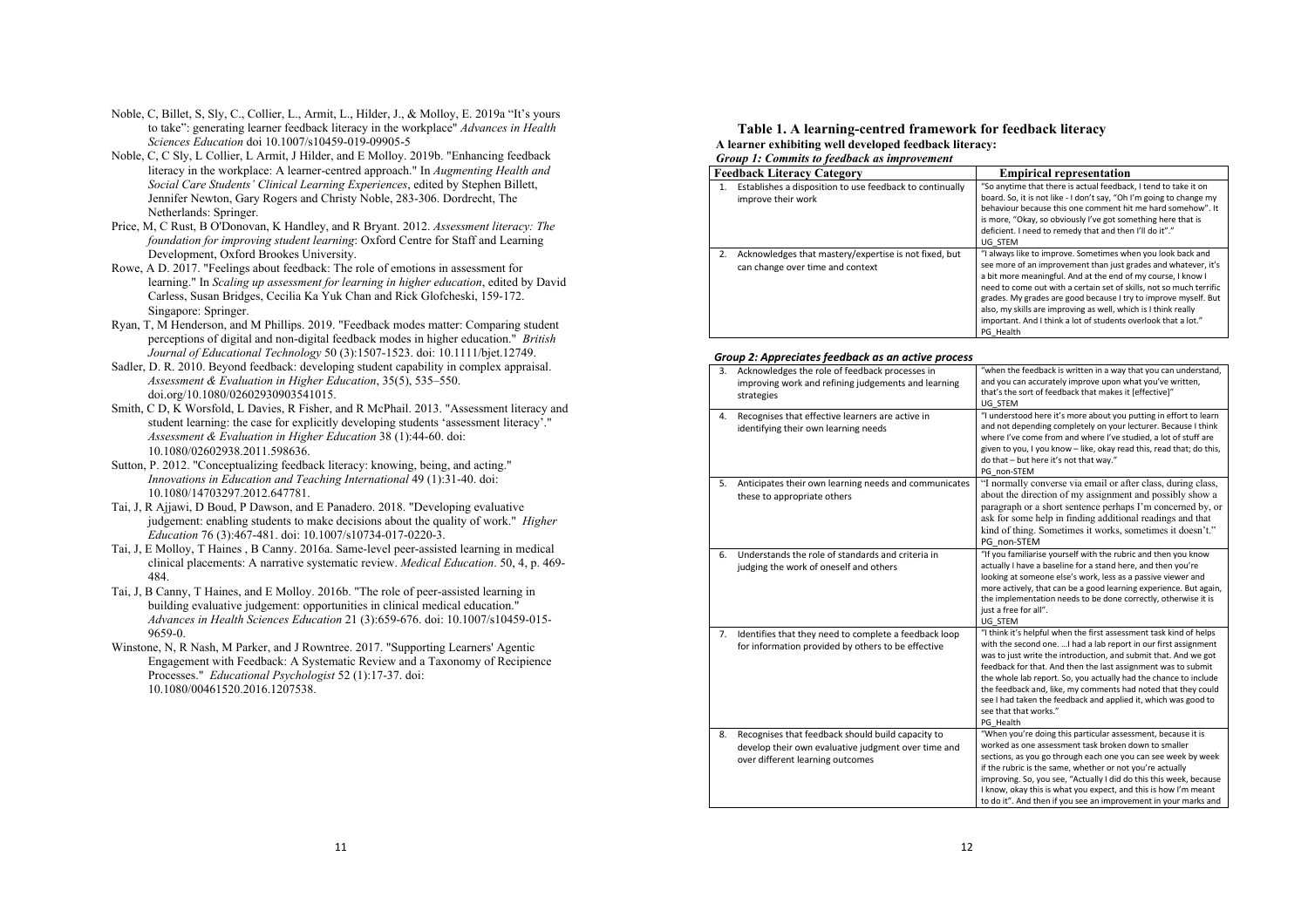| the rubric hasn't so much changed, it is just a literature item, |
|------------------------------------------------------------------|
| then you can actually see, yes there is a change my approach as  |
| it were."                                                        |
| UG STEM                                                          |

# *Group 3: Elicits information to improve learning*

| 9. | Realises that feedback requires active elicitation and<br>does not wait for others to provide unsolicited<br>information                                                | "In general, well every unit that I've had, they would give us a<br>consultation time. So that would generally be when I'd flick<br>them an email and say, "Oh I want feedback on this, or I need a<br>bit of help with this particular part. Can I see you at this time?"                                                                                                                                                                                                                               |
|----|-------------------------------------------------------------------------------------------------------------------------------------------------------------------------|----------------------------------------------------------------------------------------------------------------------------------------------------------------------------------------------------------------------------------------------------------------------------------------------------------------------------------------------------------------------------------------------------------------------------------------------------------------------------------------------------------|
|    | 10. Uses a wide repertoire of strategies to elicit appropriate<br>information from others to assist learning                                                            | UG STEM<br>"What helps me improve is definitely that feedback before you<br>even need it, the instructions, so you don't go and constantly<br>and be like - and I can imagine for a unit chair having 20 people<br>constantly being like, "How do I do this?" is not going to be fun<br>for them."<br>UG STEM                                                                                                                                                                                            |
|    | 11. Considers feedback from multiple sources-eg.<br>teachers, trainers, peers, practitioners, consumers- to<br>provide a different scope and opportunities for learning | "I always seek feedback from my partner, who's an engineer,<br>because he's very concise with what he says, whereas I ramble<br>on in my sentences and that kind of thing. So that's quite helpful<br>to have someone different. I also use the research and learning<br>team and the people up in the library who are there during the<br>middle of the day to get some help."<br>PG non-STEM                                                                                                           |
|    | 12. Recognises that different stakeholders may have<br>different perspectives, experience and levels of<br>investment in the process                                    | "If they say, "Oh, very specific argument, very clear", but we all<br>have our different ways of understanding what that means, to<br>be clear. So, I guess that's with the faculty with marking. It's also<br>subjective."<br>PG non-STEM                                                                                                                                                                                                                                                               |
|    | 13. Engages in dialogue to elicit useful information about<br>standards, criteria and the nature of good work                                                           | "Yeah if during the course of an assignment or something like<br>that I've discussed it with a colleague, generally once the<br>assignments come back and when I've got some feedback, I<br>generally take it back to them so that we can talk through and<br>workshop a little bit. "<br>PG STEM                                                                                                                                                                                                        |
|    | 14. Seeks out exemplars as a way to make sense of<br>standards of work                                                                                                  | "I ended up researching those run-on sentences on YouTube<br>and then they came up with examples on YouTube, just short<br>videos of how, what to do better, or what to change. Whereas<br>when they say, "Work on your grammar", well I don't know<br>what that means."<br>UG STEM                                                                                                                                                                                                                      |
|    | 15. Seeks cues from the environment and the task itself<br>that indicate the appropriateness of work                                                                    | "I think that's the difference too, as you were saying, from<br>subject and field, different assessors, different people, different<br>requirements, and sometimes it's the first assignment that<br>you've got to try and navigate to what their requirements are<br>before you can get to the final assignment hopefully to pick you<br>up to get you to passing your degree or to get to the next level<br>of the PhD or whatever it is you want to do. Navigating that<br>minefield."<br>UG non-STEM |

# *Group 4: Processes feedback information*

| 16. Identifies and utilizes standards, criteria and exemplars | "I was very happy with the unit because we got constant       |
|---------------------------------------------------------------|---------------------------------------------------------------|
|                                                               | feedback and also sample answers like it contained what the   |
|                                                               | tutors were expecting from us, like kind of an answer they    |
|                                                               | were expecting. So, apart from feedback, I think it's always  |
|                                                               | better to have something in hand to look at to improve on it, |
|                                                               | but they also help us improve by looking at the sample."      |
|                                                               | UG non-STEM                                                   |

| 17. Recognises and interprets language peculiar to<br>education containing important cues about the task or<br>related outcomes | "So, my first point of call is my assignment rubric, and then I can<br>work out from that how much space or how many words I need<br>for each thing. And also incorporated in the rubric will be<br>particular words like collaborate or something, and you make<br>sure you force them into your document so then they can see,<br>"Oh, well, they match up". And that shows then that the marker<br>knows that you've read the rubric and know what they want,<br>and that kind of thing. And if you don't have that to a high<br>standard, then you can't put that into your own work. "<br>PG Health                                                                                               |
|---------------------------------------------------------------------------------------------------------------------------------|--------------------------------------------------------------------------------------------------------------------------------------------------------------------------------------------------------------------------------------------------------------------------------------------------------------------------------------------------------------------------------------------------------------------------------------------------------------------------------------------------------------------------------------------------------------------------------------------------------------------------------------------------------------------------------------------------------|
| 18. Selectively accepts and rejects views of others in<br>coming to their own appraisals                                        | "I have a particular writing style where I use complex sentence<br>structure and I realised that not everybody is familiar with<br>correct grammar, because there's a whole generation that<br>was not taught grammar skills. My piece, it made no sense, so<br>I was marked high in the conceptual area and low in my<br>language use. It doesn't make sense; how can you convey<br>something conceptually and have poor writing skills? So, my<br>next piece I actually dumbed down my writing skills and just<br>used simple sentence structure and I scored higher."<br>UG non-STEM                                                                                                                |
| 19. Extracts key actionable information from others, which<br>may require prompting for more detail or clarity                  | "I did this professional writing unit, which was an elective as well,<br>and I got my first ever research essay, I had never done a<br>research essay before, so I had no idea how to get started. So, I<br>did actually approach the tutor to get the exact answer, but I<br>needed guidelines for how to get started, how to reference<br>correctly and stuff. He was very helpful; he didn't refuse to give<br>any guidance he had. He recommended some materials, online<br>materials and journals, for me to refer. He didn't give any specific<br>answers to the task, but he gave other resources for me to refer<br>to, and how to get some knowledge about research writing. "<br>UG non-STEM |

# *Group 5: Acknowledges and works with emotions*

| 20. Demonstrates volition and sensitivity in approaching<br>suitable others to elicit suggestions and to continue<br>dialogue with them as needed                                                                     | "If you want to do well you've got to be pretty driven and go and<br>catch that tutor during consultation time and really, not hassle<br>them but, well you do kind of, you have to make a time with them,<br>you've got to go and see them and ask them. "<br>PG STEM                                                                                                                                                                                                                                                                                                                                                                                                                                         |
|-----------------------------------------------------------------------------------------------------------------------------------------------------------------------------------------------------------------------|----------------------------------------------------------------------------------------------------------------------------------------------------------------------------------------------------------------------------------------------------------------------------------------------------------------------------------------------------------------------------------------------------------------------------------------------------------------------------------------------------------------------------------------------------------------------------------------------------------------------------------------------------------------------------------------------------------------|
| 21. Demonstrates openness to receiving comments from<br>others without displaying defensiveness                                                                                                                       | "I've sought feedback after class just to clarify 'oh, I thought this<br>was that', or 'I'm a bit confused about why you marked this<br>wrong' and every time I've asked a question like that, they will go<br>through exactly why what I did was wrong, and usually they will<br>also ask 'did you understand that' or 'does it make sense now?'<br>and if I still don't understand, they'll change the way they've said<br>it to a different way, which is really helpful. They are really taking<br>the time to make sure you understand all your feedback so you<br>can really improve, which shows they care, which is also another<br>motivator for me. Someone cares about what I am doing".<br>UG STEM |
| 22. Builds trust in facilitating honest and meaningful<br>information exchanges with others                                                                                                                           | "When it comes to comments, what sort of comments are you<br>after? UG1: I'd say honest ones. Respectful."<br>PG Health                                                                                                                                                                                                                                                                                                                                                                                                                                                                                                                                                                                        |
| 23. Recognises that feedback information comes in<br>different modes with different capacities to mobilise<br>emotions, eg. individual and group, written and through<br>various other media, structured and informal | "I think. as well, I've experienced in a few units people trying to<br>give feedback in different ways. My tutor didn't opt to do this, but<br>it was an option. Some gave video feedback, as well as a little<br>written feedback. I think that specifically in the education faculty<br>they are trying to diversify the ways that they give feedback, which<br>is really positive."<br>PG non-STEM                                                                                                                                                                                                                                                                                                          |